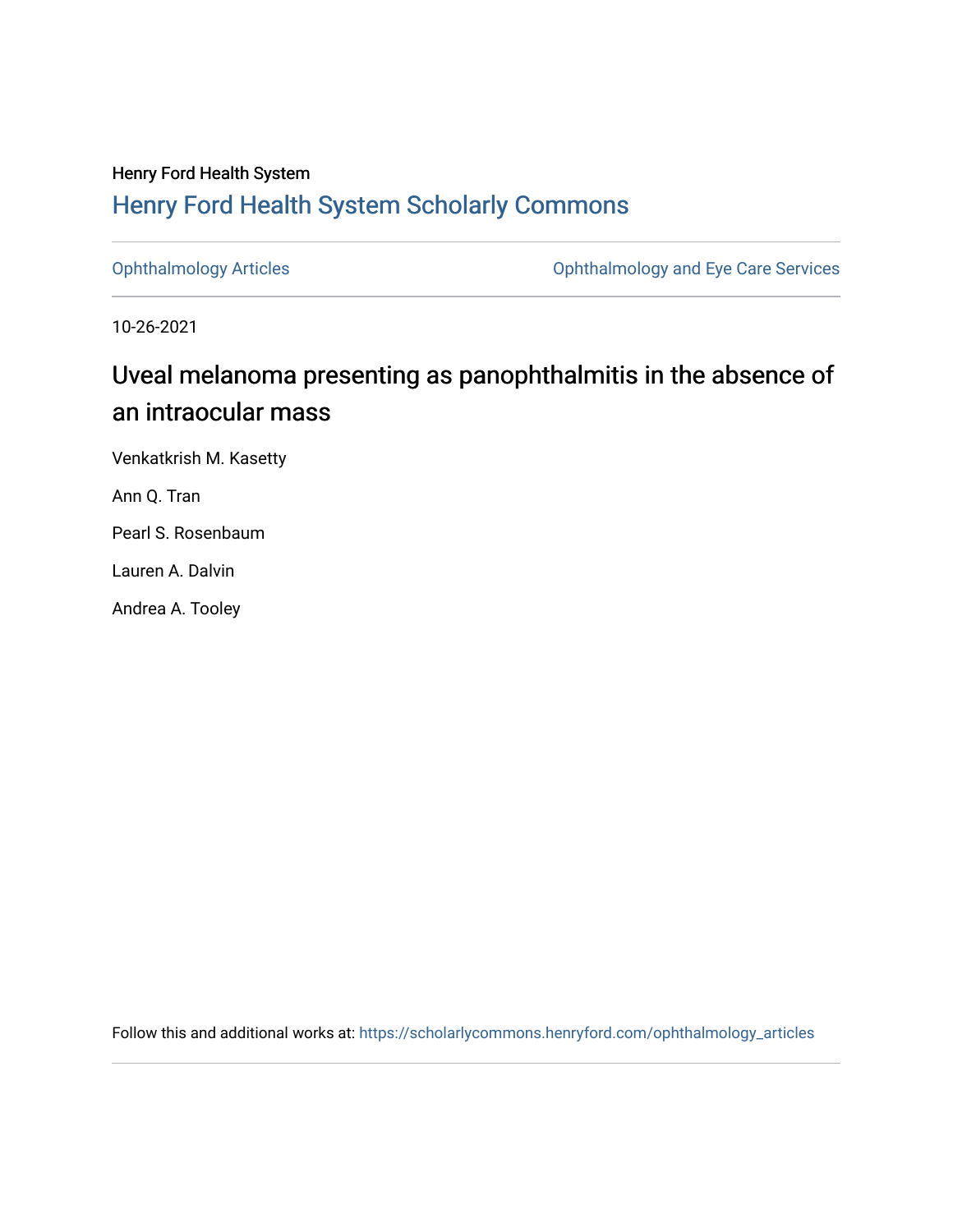### Correspondence

## Uveal melanoma presenting as of an intraocular mass

Uveal melanoma is the most common primary intraocular malignancy in adults, with 90% of cases originating from the choroid. While many patients are asymptomatic and the tumour is often diagnosed incidentally on routine eye examination, presenting symptoms can include decreased vision, flashes, or floaters.<sup>[1](#page-3-0)</sup> Less frequently, uveal melanoma can present with ocular or periocular inflammation simulating endophthalmitis or orbital cellulitis. $2-7$  $2-7$  $2-7$  In the majority of these cases, an intraocular mass will be identified on either computed tomography (CT), B-scan ultrasonography, or magnetic resonance imaging  $(MRI).^{7,8}$  $(MRI).^{7,8}$  $(MRI).^{7,8}$  $(MRI).^{7,8}$  Rarely, necrotic uveal melanoma can masquerade as an infectious or inflammatory process without evidence of an intraocular mass, leading to a presumed diagnosis of orbital cellulitis or endophthalmitis. In these cases, profound inflammation and concern for infection often result in removal of the globe after intravitreal and intravenous antibiotics have failed; histopathology reveals the unsuspected melanoma. $2^{-6}$  $2^{-6}$  $2^{-6}$  $2^{-6}$ Herein we describe a case of necrotic uveal melanoma presenting as panophthalmitis without evidence of an intraocular mass and review the literature surrounding these rare and challenging cases. This report adheres to the Declaration of Helsinki and is compliant with the Health Insurance Portability and Accountability Act.

An 80-year-old man presented with 2 days of right periorbital swelling in the absence of trauma or recent illness. Past medical history was significant for advanced Alzheimer disease (from which the patient was nonverbal and minimally responsive), deep vein thrombosis treated with warfarin, and hypertension. Past ocular history was significant for bilateral cataract surgery 10 years prior. Visual acuity and extraocular movements were unable to be obtained secondary to the patient's mental status. Left eye examination was unremarkable. The right eye showed severe orbital edema, chemosis, conjunctival injection, and corneal opacification with a small central epithelial defect limiting the view of the anterior or posterior chamber on the right ([Fig. 1A](#page-2-0)). Intraocular pressure was elevated to 70 mm Hg, and a reverse afferent pupillary defect was noted. B-scan ultrasonography demonstrated dense vitreous debris concerning for endophthalmitis. Orbital CT showed preseptal inflammation, possible tenting of the right globe, and vitreous debris.

Blood and vitreous cultures were obtained, the patient was treated with intravitreal vancomycin and ceftazidime, and broad-spectrum antibiotics were initiated. Two days later, brain and orbital MRI demonstrated extensive intraocular loculated material, with worsening inflammation concerning for orbital cellulitis ([Fig. 1B](#page-2-0)). The results of blood cultures were negative. Three days after initial presentation, the patient's condition had worsened with new purulent conjunctival discharge and no view of the anterior chamber. Repeat B-scan ultrasonography demonstrated persistent loculated and septated debris, a prominent T-sign, and choroidal detachments consistent with panophthalmitis [\(Fig. 1C](#page-2-0)).

After 5 days of intravenous antibiotics, no clinical improvement, and concern for progression of orbital disease, enucleation was performed to remove the source of infection. No extraocular extension or orbital involvement was noted during enucleation. Histopathologic examination of the enucleated globe demonstrated a spindle cell melanoma with extensive ischemia, hemorrhage, and necrosis ([Fig. 1](#page-2-0)D-F).

Postoperatively there was marked resolution of the periocular inflammation. The patient was discharged home after completion of 7 days of intravenous antibiotics. His family elected not to pursue further work-up or care for the uveal melanoma.

In this case, the uveal melanoma was necrotic and presented as panophthalmitis with no identifiable intraocular mass by B-scan ultrasonography, CT, or MRI. The diagnosis of uveal melanoma was made only after primary enucleation on histopathology. A review of the literature revealed 7 previously reported cases of uveal melanoma presenting with inflammatory features in the absence of an identifiable intraocular mass. These cases present a unique diagnostic challenge and require careful consideration of the optimal surgical management.

Multiple studies have described inflammatory symptoms associated with uveal melanoma. Uveal melanoma presenting with predominantly inflammatory features is most often associated with tumour necrosis.<sup> $2-5$  $2-5$ </sup> Additionally, cases of uveal melanoma necrosis and involution over time have been reported.<sup>5</sup> Ocular inflammation presumably results from initial rapid tumour growth, which causes the tumour to outgrow its blood supply, undergo necrosis, and release inflammatory mediators that incite an inflammatory response.<sup>9</sup>

In the 7 previously documented cases of uveal melanoma presenting with inflammation in the absence of intraocular mass, the most common presenting symptoms were vision loss (86%) and pain (57%). Presenting visual acuity was no light perception in 57% of eyes, with noted loss of vision and doubtful light perception in the remaining 43% of eyes. Common findings on examination included periorbital edema (71%), chemosis (57%), proptosis (43%), and extraocular motility restriction (43%). There was no view of the posterior segment in 86% of cases.

When uveal melanoma presents with inflammation, an intraocular mass is commonly identified on examination or on imaging.[3](#page-3-6)[,7,](#page-3-2)[8](#page-3-3) Fundoscopy is the most accurate method for diagnosis, but occasionally opaque media prevent a thorough funduscopic examination. In these cases, CT, MRI, and B-scan ultrasonography can be used to rule out an intraocular mass. In our literature review, CT scan was performed on the initial evaluation of 71% of the cases, with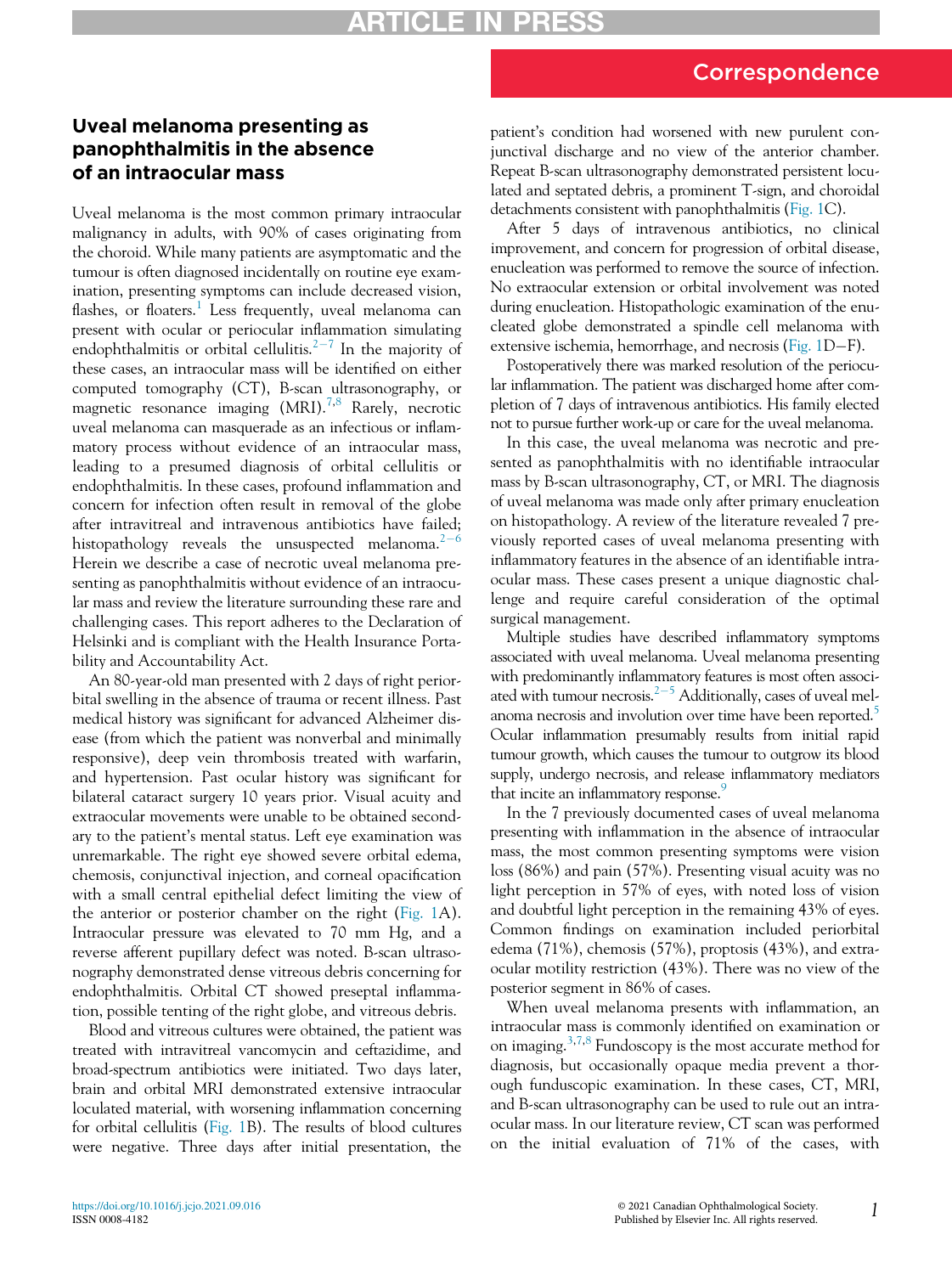### **ARTICLE IN PRE**

Can J Ophthalmol Volume , Number , 2021

<span id="page-2-0"></span>

Fig.  $1-(A)$  External photograph revealing periorbital edema and erythema, marked chemosis, and conjunctival injection. (B) MRI T<sub>1</sub> fat-saturated axial image revealing vitreous debris without evidence of intraocular mass, contrast-enhancing periorbital edema, and fat stranding within the orbit. (C) B-scan ultrasonography demonstrating persistent loculated and septated debris, a prominent Tsign, and choroidal detachments. (D) Foci of viable tumour (T) surrounded by areas of extensive necrosis (N) (H&E stain, low power). (E) Spindle melanoma cells with focal intracytoplasmic melanin pigment (black arrow) (H&E stain, high power). Scattered balloon cells with foamy, vacuolated cytoplasm are seen (black arrowhead). (F) The neoplastic cells are strongly immunopositive for Melan-A (Melan-A immunohistochemistry, high power).

concurrent B-scan ultrasonography in 40%. There was no common finding on CT scan among these cases. B-scan ultrasonography, performed in 57% of cases, failed to identify an intraocular mass but did demonstrate immobile, dense echoes (75%) and features consistent with nonclearing vitreous hemorrhage (25%).

Careful consideration should be given to the surgical management of these patients. In the 7 previously reported cases, 3 patients eventually underwent evisceration, 3 patients underwent enucleation, and 1 patient with pulmonary and hepatic metastases had no surgical intervention. Evisceration of eyes harbouring an intraocular malignancy is not recommended because of the increased risk of orbital recurrence and distant metastasis.[10](#page-3-7)

Necrotic uveal melanoma can present with intraocular and periorbital inflammation, leading to a diagnostic challenge. While careful clinical examination and multimodal imaging can help identify an intraocular mass in most cases, we report a case of necrotic uveal melanoma in which B-scan ultrasonography, CT scan, and MRI failed to identify an intraocular mass prior to enucleation. A robust inflammatory response may occur secondary to tumour necrosis, with tumour involution precluding its delineation on imaging. The diagnosis of intraocular malignancy should be strongly considered in cases with severe ocular and/or orbital inflammation in the absence of a known inflammatory syndrome or infectious source, especially when visualization of the posterior segment is limited. When globe removal is